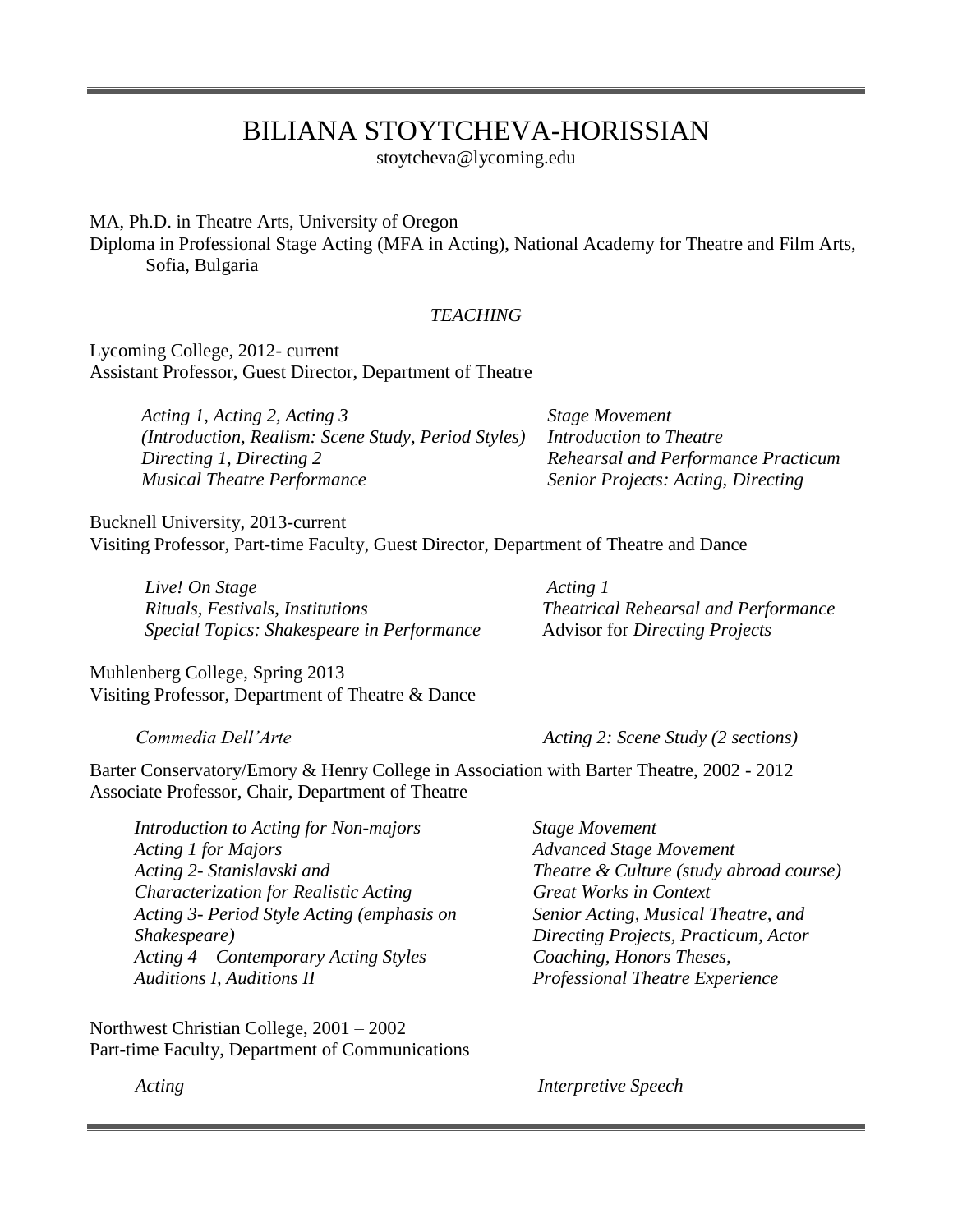#### University of Oregon 1995-2002 Graduate Teaching Instructor, Department of Theatre Arts

| Comic Acting                 | Acting IV "Voice," Acting V "Styles," Acting                  |
|------------------------------|---------------------------------------------------------------|
| <b>Acting Pedagogy</b>       | Shakespeare I and II, Lyric Performance - Teaching            |
| Acting I "Elements"          | Assistant under Dr. Robert Barton                             |
| Acting II "Characterization" | <i>Introduction to Theatre - Teaching assistant under Dr.</i> |
| Acting III "Audition"        | Grant McKernie and Dr. Jack Watson                            |
|                              | <i>Theatre History</i> - Teaching assistant under Dr. Jack    |
|                              | Watson                                                        |

## *ACTOR "COACHING"*

Prepared actors for auditions at Virginia Theatre Association Conference, Southeastern Theatre Conference, KC/ACTF Irene Ryan competitions, NETC, U/RTA, and prof theatres, 2002-current Eric Eteuati'08 won Region IV Irene Ryan acting competition in 2008. Jamal Crowelle'10 was among 16 finalists at Region IV Irene Ryan competition in 2009.

Prepared acting students for performing at the American College Theatre Festival, U/RTA, general auditions, and musical theatre auditions, University of Oregon, 1995-2002

## *DIRECTING HIGHLIGHTS*

*Cabaret,* Lycoming College, Williamsport, PA 2015 *Tartuffe,* Bucknell University, Lewisburg, PA 2014 *An Absurd Pair: Fire in the Basement and Out at Sea*, Lycoming College, Williamsport, PA 2013 *Arsenic and Old Lace*, Lycoming College, Williamsport, PA 2013 *The Marriage of Figaro*, Emory & Henry College, Emory, VA 2011 *The Complete Works of Shakespeare (Abridged)* Emory & Henry College, Emory, VA 2010 *I Love You, You're Perfect, Now Change,* Emory & Henry College, Emory, VA 2009 *Triumph of Love,* Emory & Henry College, Emory, VA 2008 *Rumors,* Emory & Henry College, Emory, VA 2007 *Company*, The Lincoln Theatre, Marion, VA 2007 *Servant of Two Masters,* Emory & Henry College, Emory, VA 2005 *Tartuffe*, Emory & Henry College, Emory, VA 2004 *You Can't Take It With You,* Emory & Henry College, Emory, VA 2003 *Uncle Vanya*, Emory & Henry College, Emory, VA 2003 *The School for Wives*, Arena Theatre, Eugene, OR 2000 *Kipling Tails,* an adaptation of Rudyard Kipling's Just So Stories, Mad Duckling Summer Theatre, Eugene, OR 1999 *A Slight Accident,* Pocket Playhouse, Eugene, OR 1998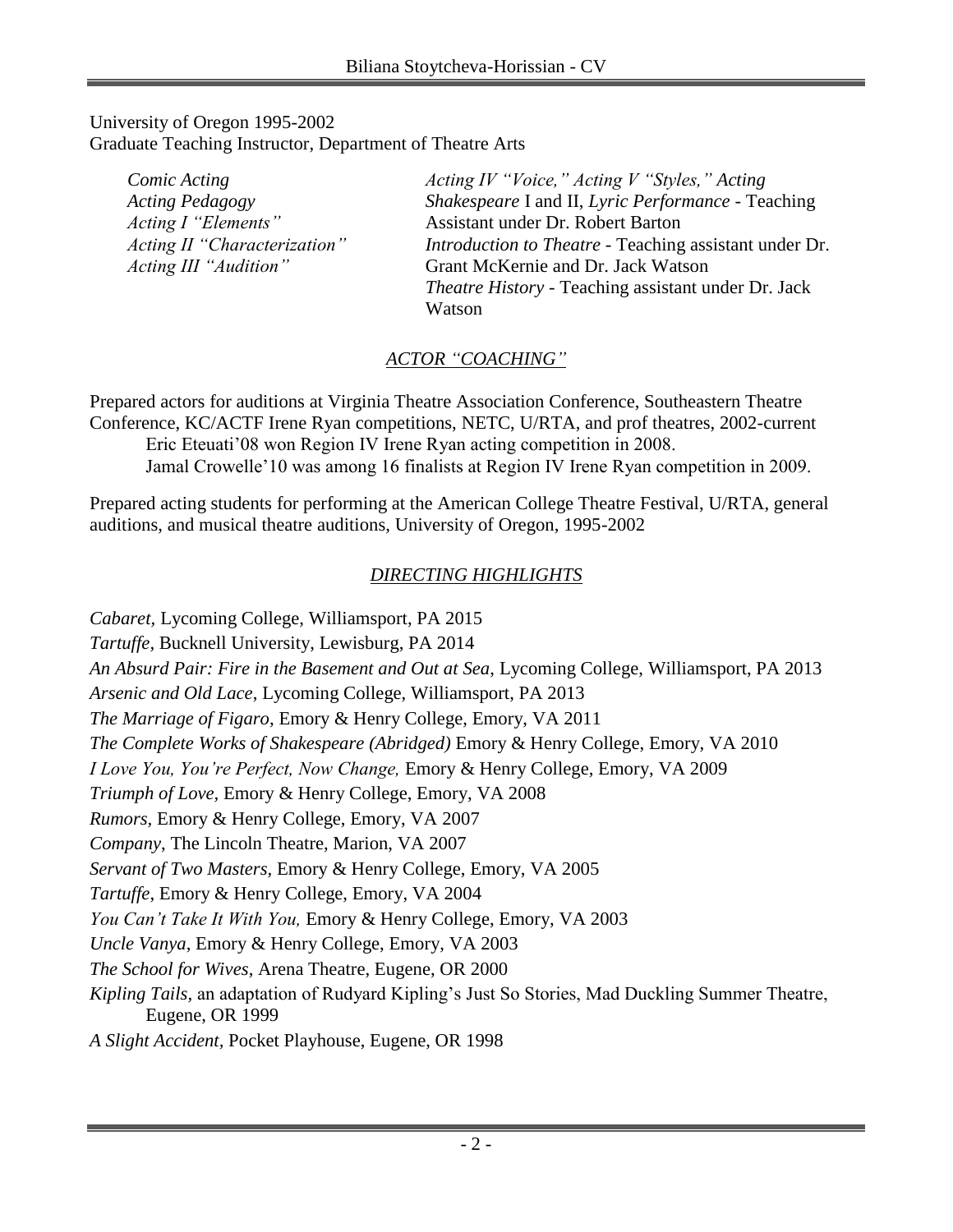## *MUSICAL DIRECTOR/VOCAL ARRANGEMENTS*

*Much Ado About Nothing,* Vocal arrangements, Emory, VA 2006 *Warning! Attempt this at home,* Vocal arrangement, Emory, VA 2006 *At Last, American Premiere of the Musical Review,* Musical Director, Emory, VA 2004 *Uncle Vanya*, Musical director/Vocal arrangements, Emory, VA 2003 *Androcles and the Lion*, Musical Director, Mad Duckling Summer Theatre, Eugene, OR 1999 *Kipling Tails*, Composer, Mad Duckling Summer Theatre, Eugene, OR 1999 *Magic Voices II*, Assistant Musical Director/Singing Coach, International Touring Company 1992-94

## *ACTING HIGHLIGHTS*

*Narrator* in L'histoire de Babar, Emory, VA 2012 *Maria,* in Knock*,* Studio Roanoke, Roanoke, VA 2010 *Lisa Morrison* in Collected Stories, Paradocs Ensemble Theatre, Abingdon, VA 2009 *Joan* in The Guys, Paradocs Ensemble Theatre, Jonesborough, TN 2006 *Zaira, Ms. Wills, TV Reporter* in Tortured: or Blessed Mothers of War, Barter Theatre, VA 2005 *The Maid* in Blood Wedding, Robinson Theatre, Eugene, OR 1998 Musical Performance based on Bulgarian Jewish songs, Sofia 1994 Magic Voices II, Internationally touring company, France, Tunisia, and USA 1992-1994 *Emily, Fatima* in Les Indes Galantes, Atelier 313 Performing Company for Musical Theatre 1991-92 Magic Voices, Internationally touring company, United Kingdom, Canada, France, and USA 1989-92 *The Girl* in Nerves for Love, Theatre 199, Sofia and touring performances 1989-92 *Mrs. McGillicuddy* in Period of Adjustment, National Academy for Theatre and Film Arts 1990-91 *Agnes* in The School for Wives, National Academy for Theatre and Film Arts, Sofia 1990-91 *Shen-Te/Shui-Ta* in The Good Woman of Setzuan, Sarafov Theatre, Sofia 1990 *Adriana* in Comedy of Errors, Sarafov Theatre, Sofia 1989 *Kate* in The Taming of the Shrew, Sarafov Theatre, Sofia 1989 *Dorine* in Tartuffe, Sarafov Theatre, Sofia 1988

### *REFERRED AND INVITED MASTER CLASSES AND PROFESSIONAL WORKSHOPS*

*Are My Pieces Contrasting Enough?* (auditions workshop) – Kennedy Center/American College Theatre Festival, West Chester University, PA – 2016

*Confident Auditions – What Does This Mean?* (acting workshop)*-* Pennsylvania Thespian Conference, York, PA - 2015

*Performing Classical Comedies* (2-day acting workshop) – New England Theatre Conference, Westford, MA - 2015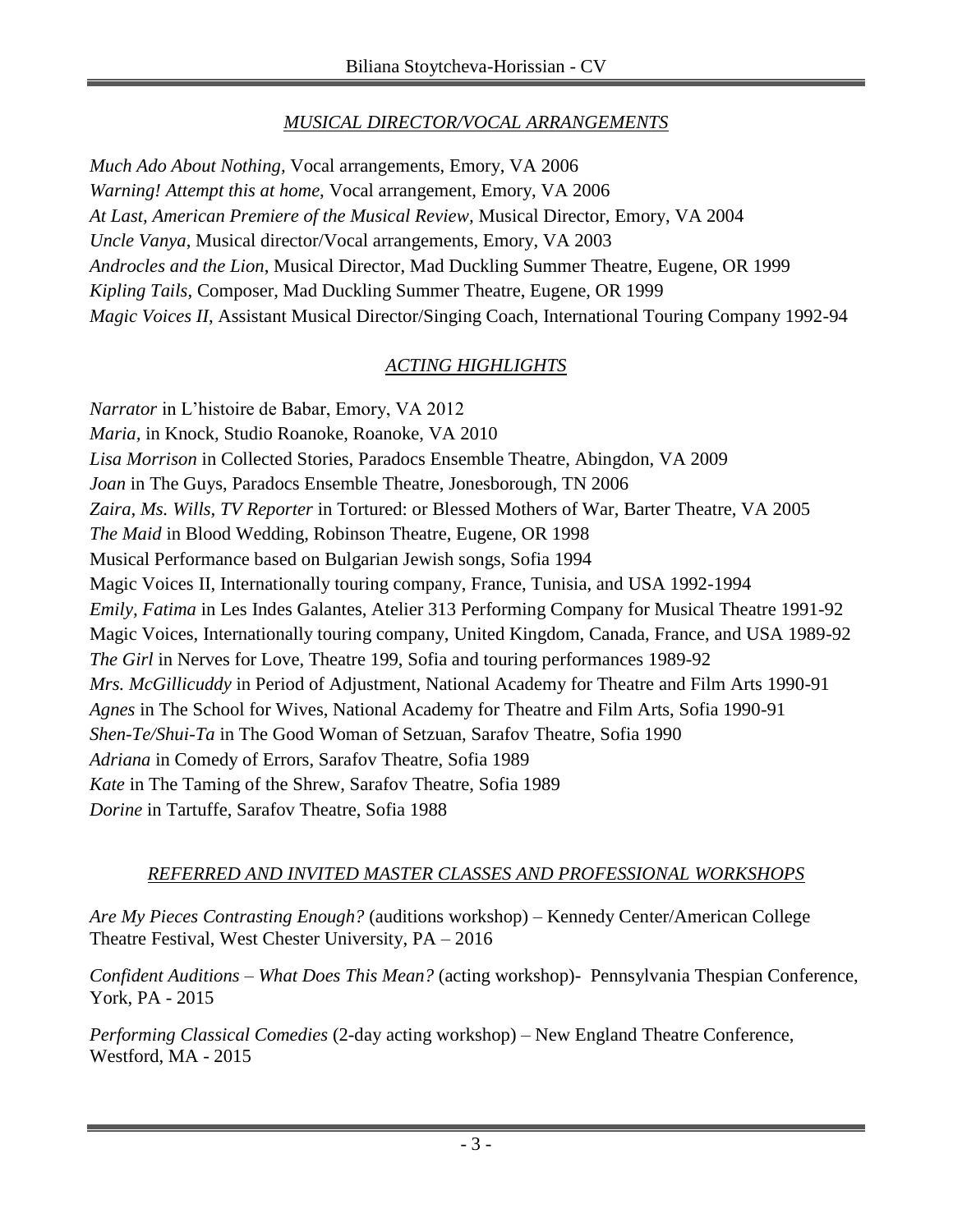*Acting for Film: Techniques and Adjustments* (acting workshop & lecture) – Bucknell University, Introduction to Film – 2014.

*Musicals, Operas, and Plays: Performance Considerations and Rehearsal Techniques (master class,* acting workshops, and actor coaching for the musical *Company*) – Bucknell Opera Company - 2014

*Confident Auditions* (acting workshop) *-* Kennedy Center/American College Theatre Festival, West Chester University, PA - 2014

*Anton Chekhov's Seagull and Three Sisters: Stella Adler's Approach to Understanding of Realism*  (acting workshop) – Bucknell University, Styles in Acting – 2013

*Successful Collaboration between Actors and Directors: Open Communication, Understanding Language, and Rehearsal Exercises* (acting/directing workshop) - National Academy for Theatre and Film Arts, Sofia, Bulgaria – 2013

*Performing Moliere: Challenges and Approaches* (acting/directing workshop) – Kennedy Center/American College Theatre Festival, Towson, MD - 2013

*Deconstructing the Monologue: A Different Way to Approach a Role* (workshop) - Southeastern Theatre Conference, Chattanooga, TN – 2012

*Directing and Designing for the Small Space* (collaborative workshop) - Virginia Theatre Association, Reston, VA, 2011

Acting through the Ages: Building a Character Based on the Conventions of the Period (master class) - National Academy for Theatre and Film Arts, Sofia, Bulgaria - 2011

*Tips for a Great Audition* (acting workshop) - Virginia Theatre Association, Reston, VA, 2010

*Performing Comedy: Issues, Considerations, and Approaches to Training Actors in a Wide Range of Comic Styles* (acting pedagogy workshop) - Association for Theatre in Higher Education, Los Angeles, CA - 2010

*Director-Actor Collaboration* (directing workshop) - Virginia Theatre Association, Reston, VA, 2009

*Acting Comedy: Considerations for Actors and Directors* (acting workshop) - Kennedy Center/American College Theatre Festival, Greensboro, NC, 2009

*Performing Classical Comedy* (acting workshop) - Virginia Theatre Association, Reston, VA, 2008

*Trifecta! Creating Dynamic Monologue Performances* (collaborative acting pedagogy workshop) – Southeastern Theatre Conference, Chattanooga, TN, 2008

*Comic Acting: using series of exercises to explore principles and techniques of comedy in the classroom and in rehearsal* (acting pedagogy workshop) - Association for Theatre in Higher Education, New Orleans, LA, 2007

*Performing Molière: Three Approaches* (acting workshop) - Southeastern Theatre Conference, Atlanta, GA, 2007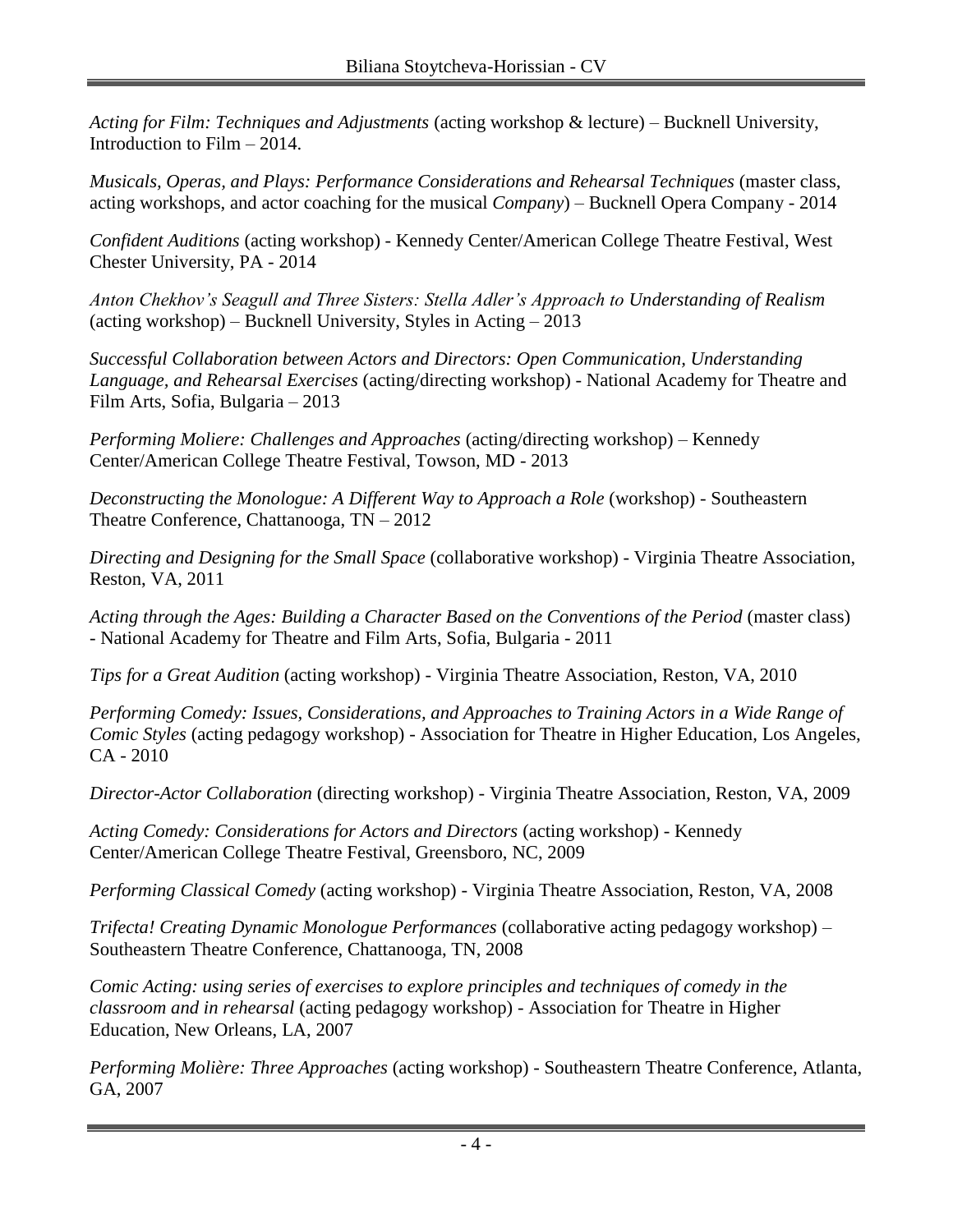*Cold Reading Techniques* (acting workshop) - Virginia Theatre Association, Richmond, VA, 2006

*Acting in Classical and Contemporary Comedies: Principles and Techniques* (master class with a selected group of students in the MFA Acting and MFA Directing Programs) - National Academy for Theatre and Film Arts, Sofia, Bulgaria, 2006

*Audition Monologues: Exploration of Rehearsal Techniques* (acting workshop) - Southeastern Theatre Conference, Orlando, FL, 2006

*Stage Fright in Acting: How to Deal with It?* (acting workshop) - Virginia Theatre Association Conference, Reston, VA, 2005

*Advanced Acting Techniques and Contemporary Theatre Practices* (master class with a selected group of students in the MFA Acting and MFA Directing Programs) - National Academy for Theatre and Film Arts, Sofia, Bulgaria, 2005

*Exploration of Acting Techniques and Rehearsal Exercises* (master class with selected upper classmen in the BFA Acting program Columbus State University, Columbus, GA, 2005

*Acting Comedy: Can You Be Funny?* (acting workshop) - Virginia Theatre Association Conference, Reston, VA, 2004

*Shake Up Your Monologue* (acting workshop) - Virginia Thespian Conference, Longwood University, VA, 2003

*Variety in Performance* (acting workshop) - Virginia Theatre Association Conference, Richmond, VA, 2002

## *PUBLICATIONS, PAPERS, AND PANELS*

Stoytcheva-Horissian, B. 2016 (scheduled). *Evaluating On Campus Productions for Scholarship Regarding Tenure and Promotion (working title).* Presentation at the Association for Theatre in Higher Education annual conference in Chicago, IL.

Stoytcheva-Horissian, B. 2015. *Promoting a Culture of National Fellowships on Campus*. Panel: *Establishing & Assessing Fellowships - Small Schools.* Presentation at the National Association for Fellowship Advisors 2015 Biennial Conference, Oakland, CA.

Stoytcheva-Horissian, B. 2011. *Professors on the Pedagogical and Cultural Challenges of Training the Transfer Student. Session: Transferring Artistry - Reaching Backwards and Forwards.* Presentation at the Association for Theatre in Higher Education annual conference in Chicago, IL.

Stoytcheva-Horissian, B. 2010*. Re-examining the BA vs. BFA: A non-vocational approach to a vocational education.* Session: Innovative Pedagogy. Presentation at the Association for Theatre in Higher Education annual conference in Los Angeles, CA.

Winship, C. & Stoytcheva-Horissian, B. 2009. *Flora, The Red Menace; Cabaret; and Chicago: Essentialism and Feminist Ideology in Broadway Musicals.* Presentation at the annual Research Symposium at UNCA, Asheville, NC.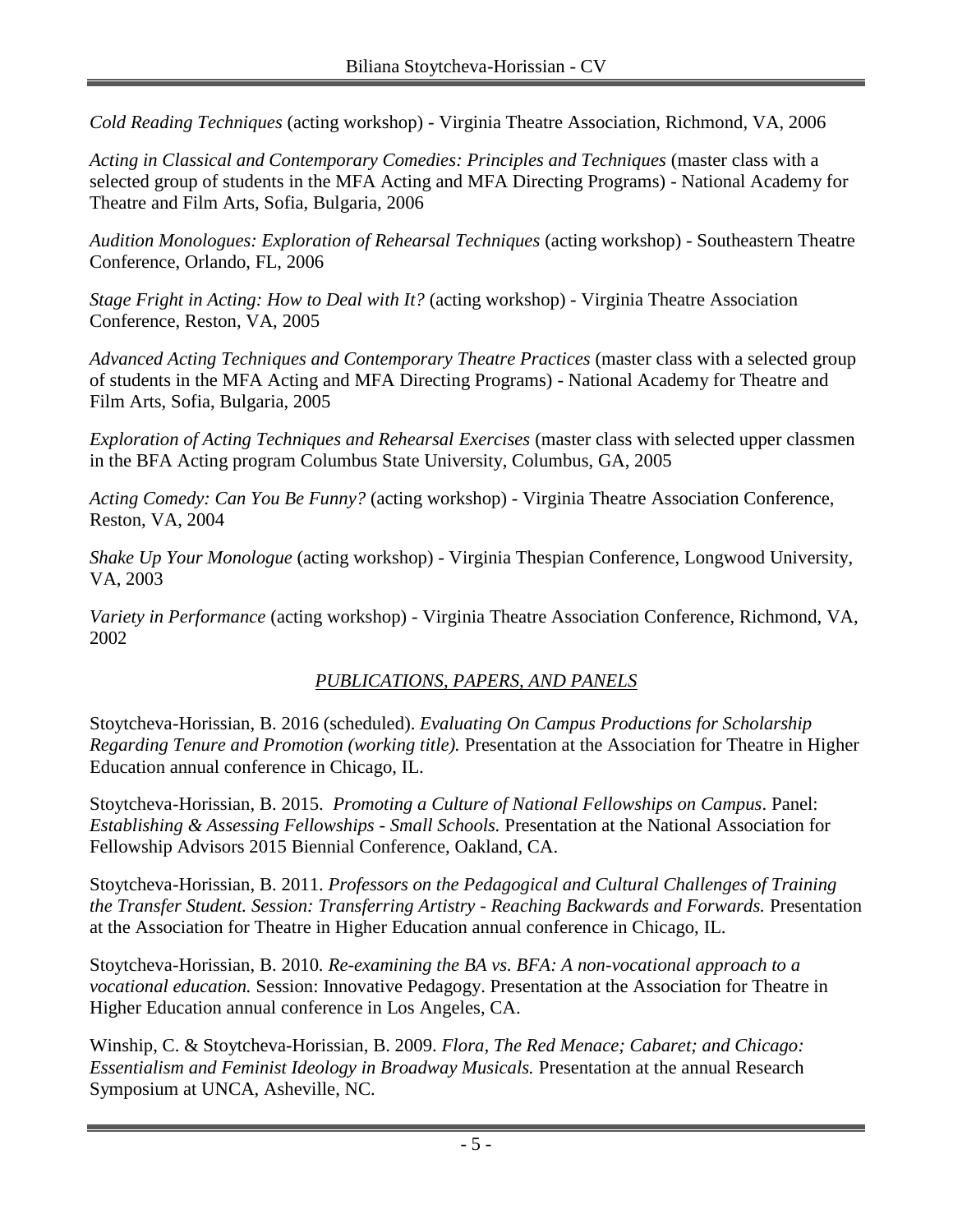Stoytcheva-Horissian, B. 2009. *Undergraduate Research in the Arts in Liberal Arts Colleges.* Session: Undergraduate Research in the Humanities. Presentation at the Appalachian College Association annual Summit XII, in Abingdon, VA.

Stoytcheva-Horissian, B. 2009. *English Translation of Author's Notes in Subject and Character a book by Atanas Atanassov*. Subekt i Obraz. Sofia: Valentin Trajanov.

Stoytcheva-Horissian, B. 2008. *Performing Molière: Challenges and Approaches.* Theatre Symposium: Comedy Tonight! Vol. 16 Tuscaloosa, AL: Southeastern Theatre Conference and the University of Alabama Press, 2008.

Stoytcheva-Horissian, B. 2008. *Theatre & Culture: Considerations in Creating a Cross Cultural Course.* Session: Undergraduate Research in the Humanities. Presentation at the Appalachian College Association annual Summit XI, in Abingdon, VA.

Stoytcheva-Horissian, B. 2007. *Discovering Subtle Nuances and a Variety of Choices in Preparation of Audition Monologues: A Fresh Look at Familiar Concepts.* The Players' Journal. Vol.2 New Paltz, NY: Association for Theatre in Higher Education and the SUNY New Paltz Press, 2007.

Stoytcheva-Horissian, B. 2007*. Performing Molière Today: Challenges and Approaches*. Session: Playwrights who play right: Specific Authors. Presentation at the Theatre Symposium of the SETC Comedy Tonight! in Morgantown, WV.

Stoytcheva-Horissian, B. 1996. *Performing Freedom: Bulgarian Theatre after the Fall.* Session: Defining Freedom: Slavic and East European Theatre, 1985 to the Present. Presentation at the Association for Theatre in Higher Education/AATE joint conference in New York, NY.

## *GUEST LECTURES AND OTHER PRESENTATIONS*

*20thc. French Absurdist Theatre: Considerations for Staging and Performance.* Lecture at Bucknell University, French Literature, 2015.

*Moliere's Tartuffe: From the Page to the Stage.* Lecture at Bucknell University, French Literature, 2014.

*Non-Profit Organizations, State and Regional Theatres in the US: Casting, Auditions, and Structure.* Lecture at National Academy for Theatre and Film Arts, Bulgaria, 2011.

*East/West: Making of a Movie about the Soviet Union in 1946*. Presentation and movie introduction at Tusculum College, Morristown, TN, 2009.

*Bulgaria and Eastern Europe: Political, Economic, and Cultural Changes After 1989*. Presentation at Emory & Henry College, VA, 2009

*Stage Fright and Singing: Causes and Remedies.* Lecture at Emory & Henry College, Emory, VA, 2007.

*Comparison of Eastern and Western European Absurdism.* Lecture at Emory & Henry College, Emory, VA, 2006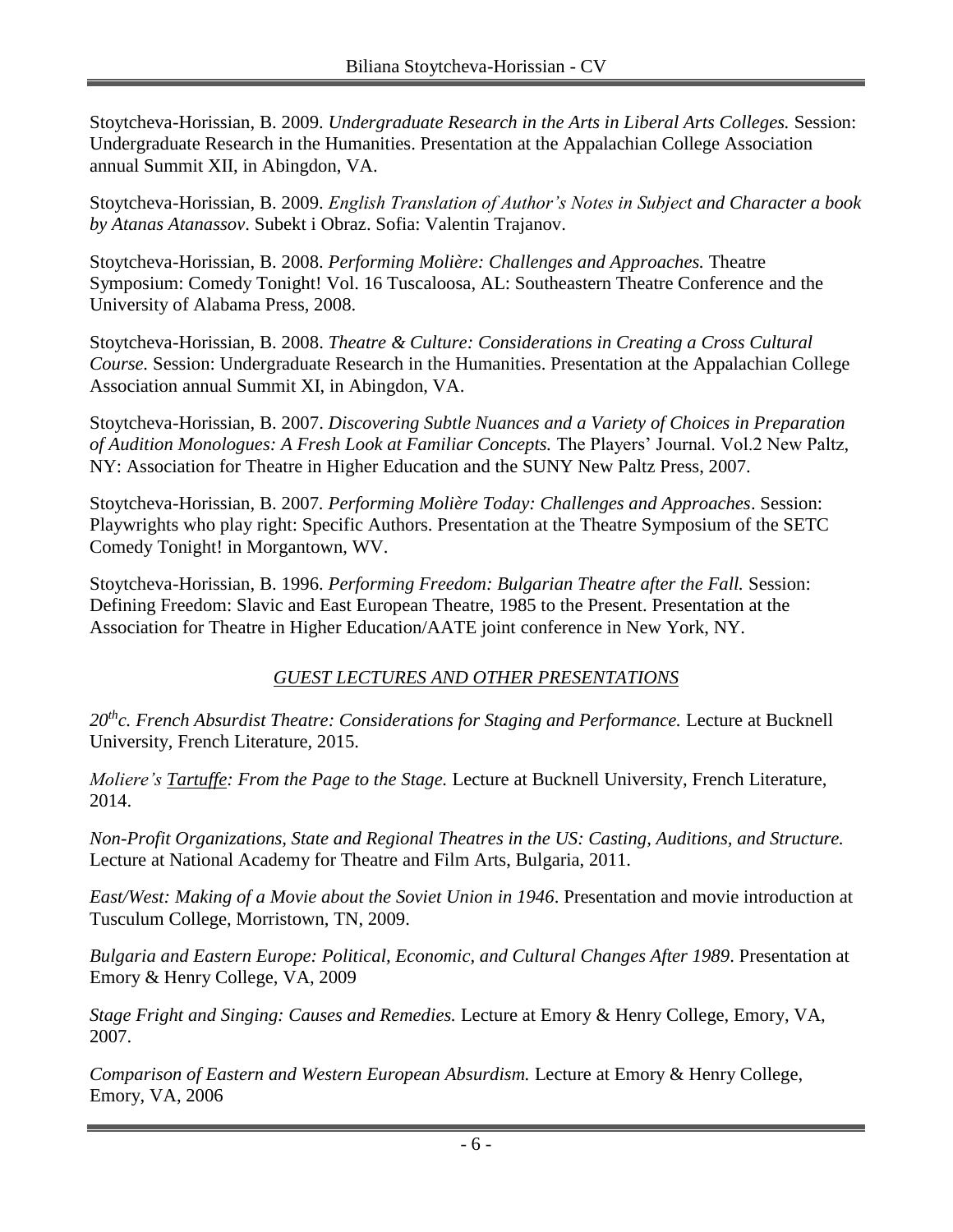*Nikolay Gogol and his Inspector General*. Lecture at Emory & Henry College, Emory, VA, 2003.

*Directing Molière Today*. Lecture at University of Oregon, Eugene, OR, 2000

20th c. European theatre: Bulgarian Theatre Practice and Dramatic Literature. Lectures at University of Oregon, Eugene, OR, 2000, 1998

*Molière's The School for Wives: Neoclassicism and French 17 c. costume*. Lecture at University of Oregon, Eugene, OR , 1998

## *SERVICE*

Directing Mentor for Directing Institute at Kennedy Center/American College Theatre Festival, 2016 National Individual Events Adjudicator for PA State Conference (musical theatre and acting), 2015 External program reviewer for Elizabethtown College's Theatre and Dance department, 2014 Acting focus group planner for the Association for Theatre in Higher Education national conferences, 2010, 2011

Moderator for Humanities Presentations at UVA Wise Undergraduate Research Symposium - 2009 Board of Directors Member - Virginia Theatre Association 2002-2005

Virginia State Coordinator for Southeastern Theatre Conference College Auditions 2002- 2005 Adjudicator/Judge at the Regional and District Competitions for One-Act Plays, Virginia, 2003-2012 Adjudicator at the Virginia Thespians Conference – 2003

Adjudicated Scholarship Auditions for Acting, Technical Theatre, and Theatre Education Adjudicator/Judge at Oregon Thespians Competition – Portland, OR 1997 College Committees at Emory & Henry College - 2002-2012

# *ADMINISTRATIVE EXPERIENCE*

Director of Office of Fellowships and Undergraduate Research, Bucknell University, 2014-2015 Co-Founder and Artistic Director, Paradocs Ensemble Theatre, 2006 – 2012 Chair, Department of Theatre, Emory & Henry College 2003-2012

Curriculum development – pre-professional and general theatre programs

Departmental recruitment, auditions for pre-professional programs, interviews

Management and coordination of the association between E&H Theatre department and Barter Theatre, The State Theatre of Virginia

Program planning and assessment, faculty evaluation

- Organization and participation in academic advising for theatre majors and minors,  $1<sup>st</sup>$  year students, and transfer and non-traditional students
- Participation in and chairing of college committees and searches: Faculty Advisory Committee, Merit Evaluation Committee, Admissions and Financial Aid, Retention and Enrollment Management, Arts Council, Reynolds Lectureship, various search committees - Visual and Performing Arts and Humanities Divisions, VP of Advancement
- Co-Founder and Artistic Director, Mad Duckling Summer Theatre 1999